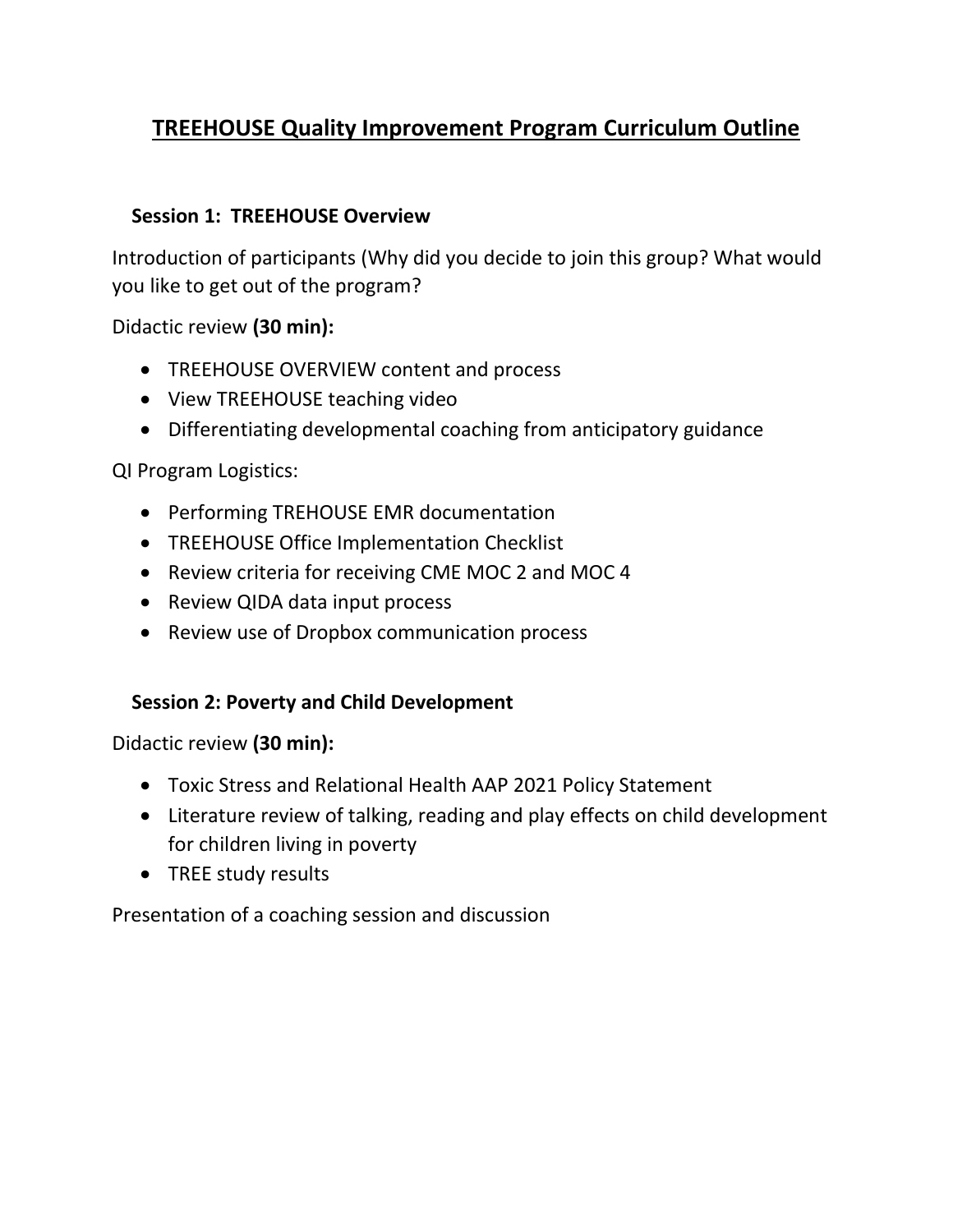## **Session 3: Promoting Change**

## Didactic review **(30 min):**

- How do providers currently address child development?
- *Developmental Coaching* and *Motivational Interviewing* approaches to engage parents, foster parental change, and address parental reluctance (fixed vs. growth mindset)
- Explore and share Early Intervention community resources/ set up virtual meetings between pediatric providers and local EI professionals

Presentation of a participant coaching session and discussion

## **Session 4: Art of Observation**

Didactic review **(30 min):**

- Early Relational Health- identifying secure and insecure attachment patterns
- Teaching parents to recognize baby cues
- Identifying *joint attention* in parent child relationships
- Using telehealth to observe parent child interactions and play
- Using the TREEHOUSE program to perform *developmental surveillance* virtually and during well child visits
- Conveying concerns about developmental delay to parents
- Explore and share Parent Support Community Resources

Presentation of a participant coaching session and discussion

## **Session 5: Difficult Situations**

Didactic review **(30 min):**

- Taking the room temperature (recognizing and addressing parental depression, anxiety, and anger)
- Making appropriate referrals
- Explore and share Community Mental Health Resources